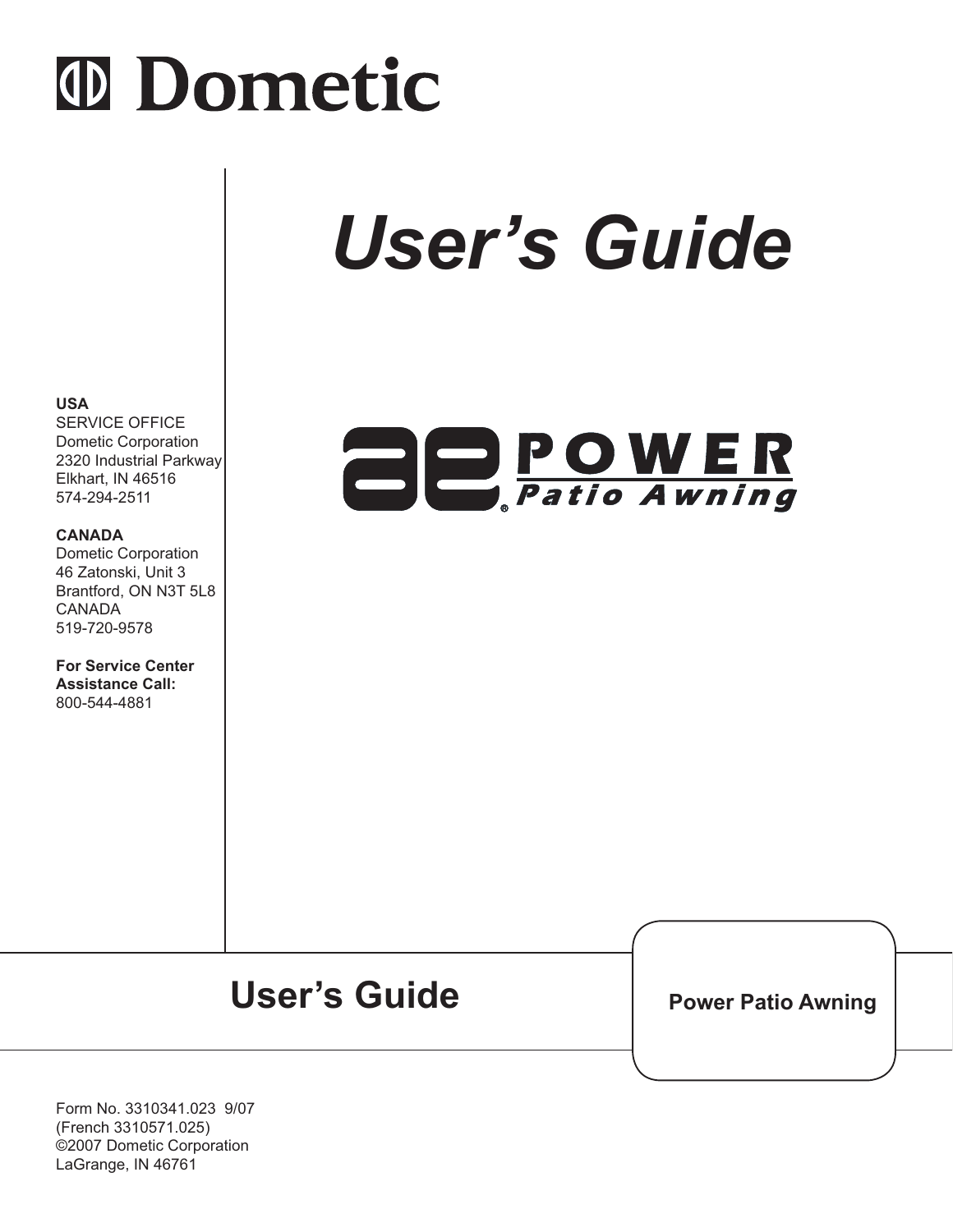## **SAFETY INSTRUCTIONS**

This manual has safety information and instructions to help users eliminate or reduce the risk of accidents and injuries.

### **RECOGNIZE SAFETY INFORMATION**



This is the safety-alert symbol. When you see this symbol in this manual, be alert to the potential for personal injury.

Follow recommended precautions and safe operating instructions.

# **UNDERSTAND SIGNAL WORDS**

A signal word , **WARNING** OR **CAUTION** is used with the safety-alert symbol. They give the level of risk for potential injury.

**A WARNING** indicates potentially hazardous situation which, if not avoided, could result in death or serious injury.

**A CAUTION** indicates a potentially hazardous situation which, if not avoided, may result in minor or moderate injury.

**CAUTION** used without the safety alert symbol indicates, a potentially hazardous situation which, if not avoided, may result in property damage.

Read and follow all safety information and instructions.

## **OPERATING INSTRUCTIONS**

#### **To Open Awning:**

- 1. Remote Rocker Switch
	- a. Press and hold the "Extend" button and the awning will automatically open. If the button is released the awning will stop. Maintain button depressed until awning is fully extended then release.



### **CAUTION**

**The A&E Power Patio Awning is extremely durable and can be operated during light rain and wind conditions. However, when periods of heavy rain, or wind is expected; or you leave the awning unattended the awning should be closed. Damage caused by wind and rain is not covered by warranty.**

**To Close Awning:**



**Pinch Hazard. When closing awning, bottom arm will fold down and against back chanel. This area must be kept clear of people and objects. Failure to heed this warning could cause severe personal injury and/or property damage.**



- 1. Remote Rocker Switch
	- a. Press and hold the "Retract" button to automatically close awning. If the button is released the awning will stop. Maintain button depressed until awning is fully retracted, then release.



**Important: As an extra safety precaution, visually verify that the awning is fully closed.**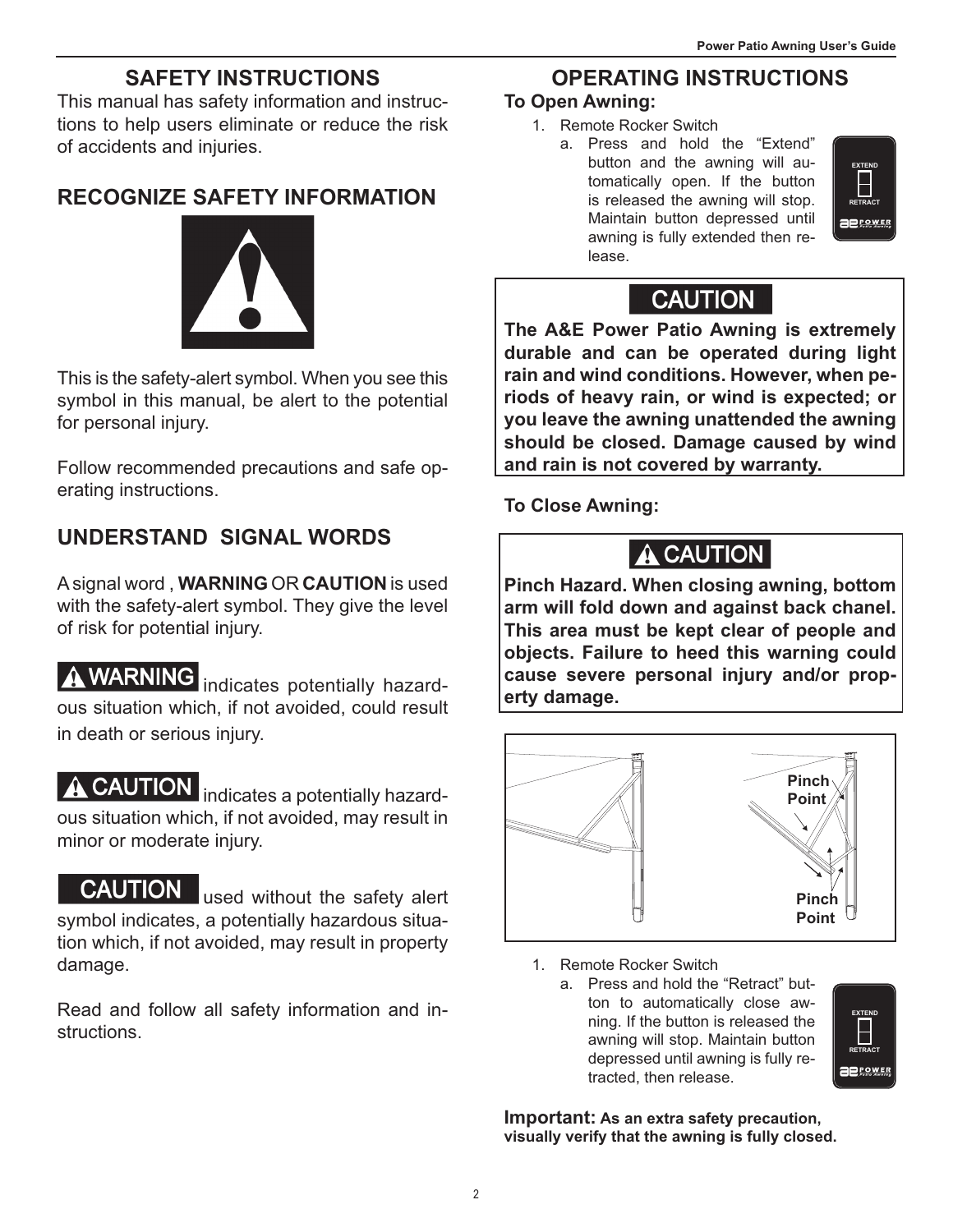#### **In Case Of Coach Power Failure Or To Manually Close Awning:**

**Important: This procedure will require two people. When this procedure has been performed, the awning must be serviced by a Dometic Service Center or a qualified service technician before using again.** 

- 1. Slide the pull strap (provided) into the utility slot of the FRTA.
- 2. While one person is holding onto the pull strap, remove the screw in the top of the right top casting. The FRTA will immediately roll in once the bolt is removed. Walk the awning to the closed position.
- 3. Align hole where screw was removed and replace screw into top casting to secure awning.



# A CAUTION

**Screw must be re-installed to prevent awning from opening during travel. Have awning serviced by a Dometic Service Center or a qualified service technician before attempting to open awning after this procedure has been performed.** 

#### **A&E Power Patio Awning Helpful Hints:**

- Whenever the awning is wet while rolled up, as soon as conditions allow, roll it out and let it dry before rolling it up again. This will help prevent the formation of mildew and add greatly to the life of the awning.
- Mildew does not form on the fabric itself, but on the accumulated dust, dirt and grime. Periodically clean vinyl or woven acrylic fabric using a mixture of 1/4 cup of dish soap and 1/4 cup of bleach mixed with 5 gallons of warm water. Liberally slosh the mixture on the top of the fabric and roll the awning up for 5 minutes. This will apply the mixture to the bottom as well. Roll it back out and hose off with fresh water. Repeat if necessary. Allow to dry before rolling up.
- Always make sure the awning is fully extended before opening the entry door.
- Wrinkling is a normal characteristic of the vinyl. This wrinkling may be more noticeable when retracted and after prolonged periods when the awning is not used. This condition is normal. Leaving the awning open in warm weather should minimize the wrinkling over a period of time.

#### **When To Get More Help:**

This User's Guide is intended to provide practical instruction for the sequential operation of the A&E Power Patio Awning. If malfunctions occur that cannot be corrected by reviewing this Guide, contact a Dometic Service Center or a qualified service technician for assistance.